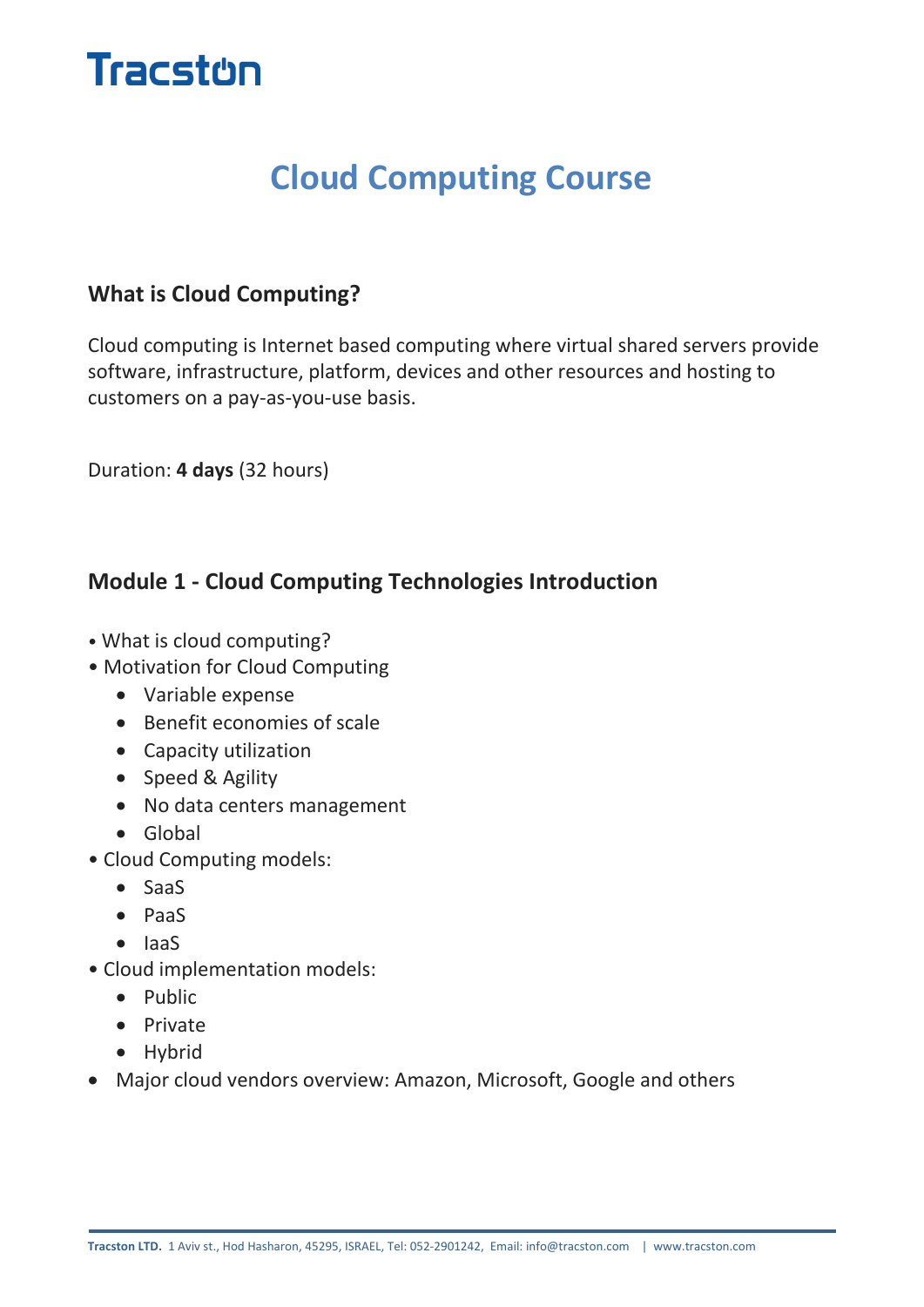



#### **Module 2 - Amazon Web Services (AWS)**

- What's AWS?
- Main services overview
	- Compute
	- Storage
	- DB
	- Network (VPC)
- Security & Identity (iam, waf, kms)
- Management (monitoring, configuration management)
- Analytics (emr, ml, kinesis)
- Diving into Compute & Storage
	- Regions, Availability Zones, ELB (load balancer), EBS (storage), AMI (images)
	- VPC, subnets, security groups, auto-scaling
	- $\bullet$  S3
	- Containers
- Serverless (AWS Lambda)
- Monitoring
- Automation
- Mobile Hub
- Development Tools
- Console
- $\bullet$  CLI
- SDKs
- Summary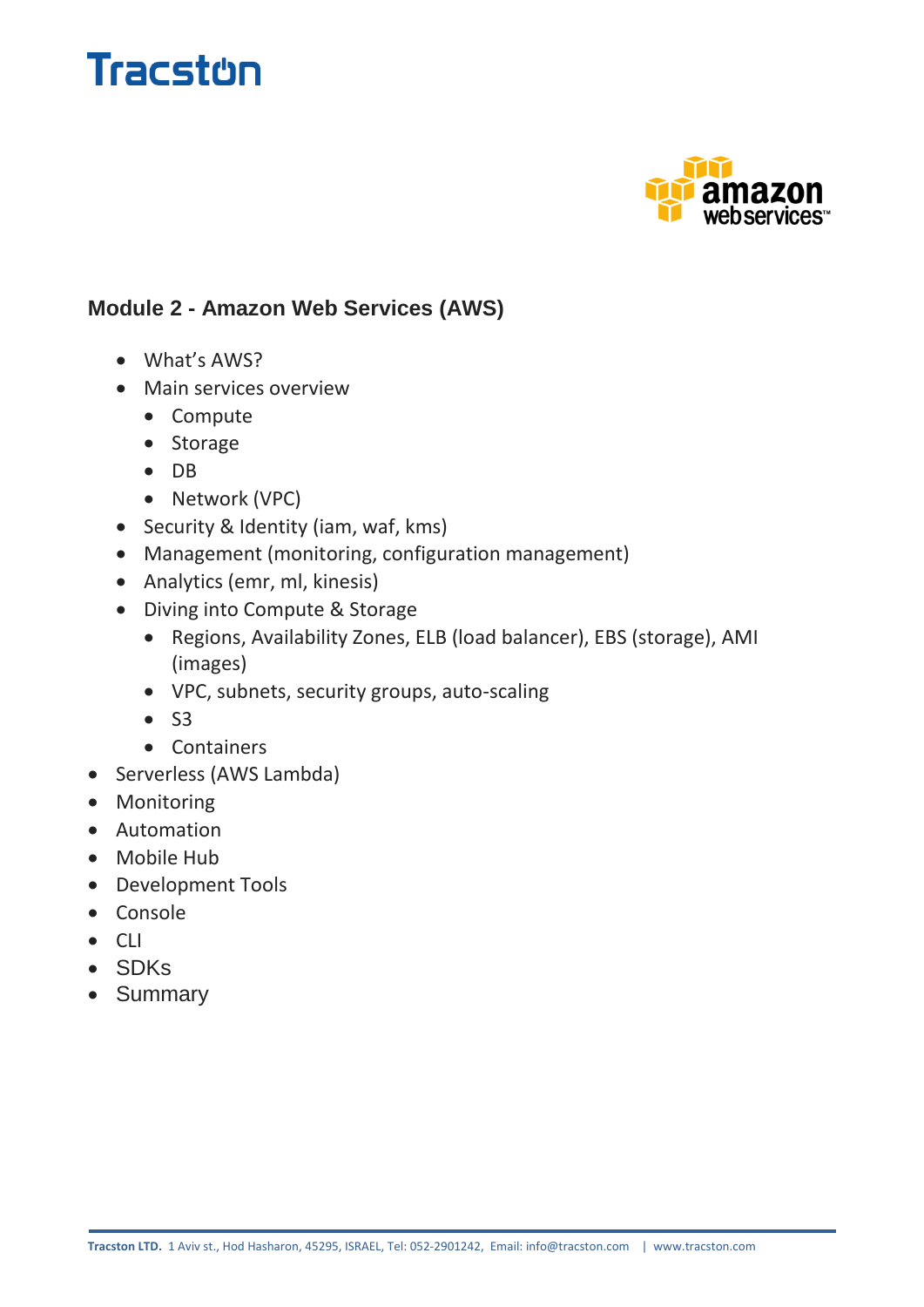# **Tracston**



#### **Module 3 - Microsoft Azure**

- What's Azure?
- Main services overview
	- Compute
	- Storage
	- $\bullet$  DB
	- Network
	- Security
	- Management
	- Analytics
- Diving into Compute & Storage
- Virtual machines, Load balancers
	- Virtual network
	- Storage
	- Container service
- Azure Functions
- Monitoring
- Automation
- App services
	- Development Model
- SDK
- IDE tools (Visual Studio)
- Summary